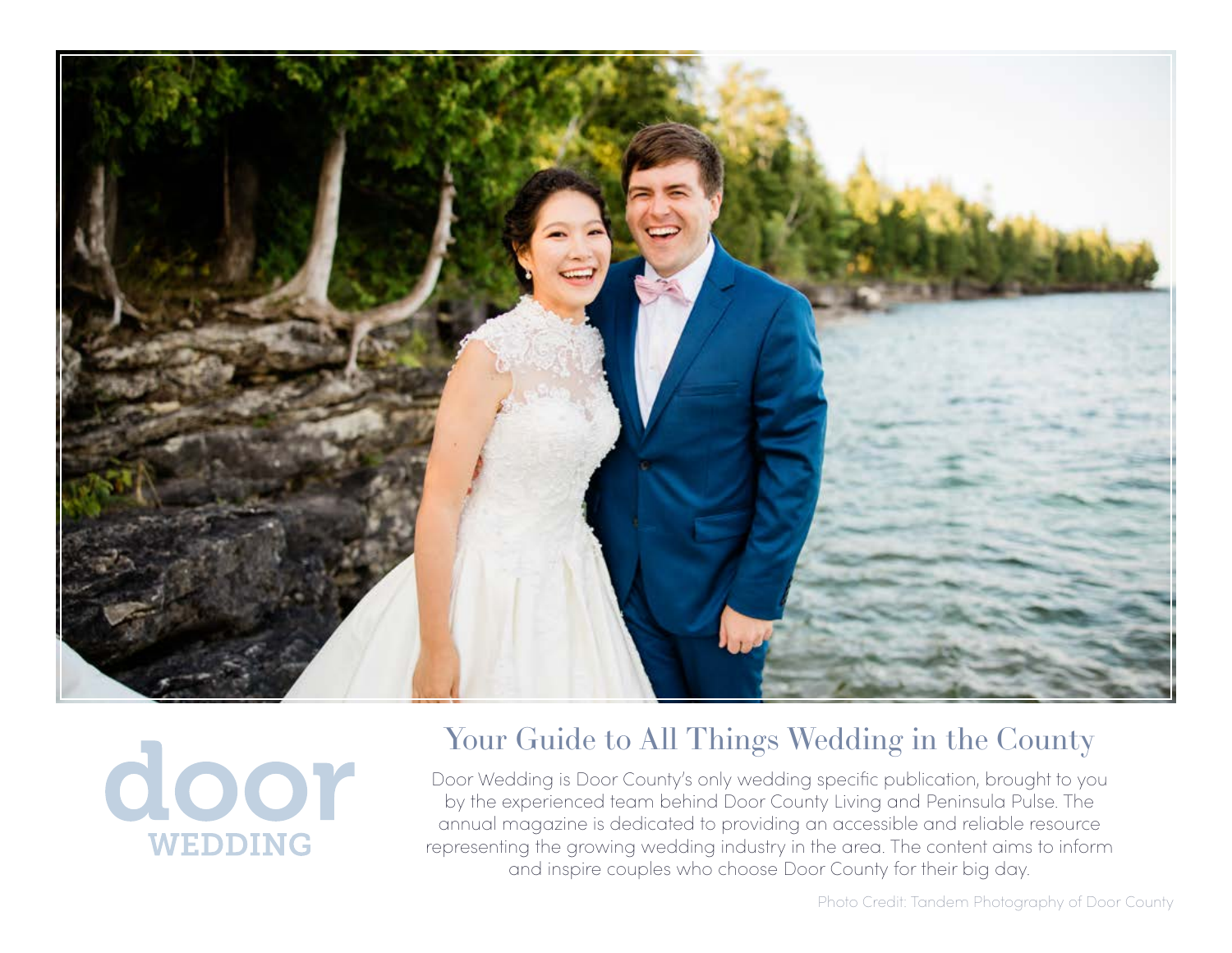

# A Comprehensive Guide

Couples who choose to host their wedding in Door County invite their loved ones to immerse themselves in the landscapes, local food, unique communities and special atmosphere only the peninsula can offer. These visitors are seeking a diverse set of products and services to match their own budget and preferences. To assist in the planning process, Door Wedding offers a detailed vendor guide showcasing the variety of local businesses that serve the wedding industry.

Businesses operating within our eight wedding-specific categories<sup>\*</sup> will be included as a listing - with name and contact information - in the guide for free. Advertisers will receive an extended listing, allowing for an opportunity to introduce the business or service to potential customers, as well as be highlighted in an Index of Advertisers which will direct readers to specific ad locations.

\*If an advertiser does not fit within the core categories, they will be listed in our **Sponsored Category** and will also receive an extended listing.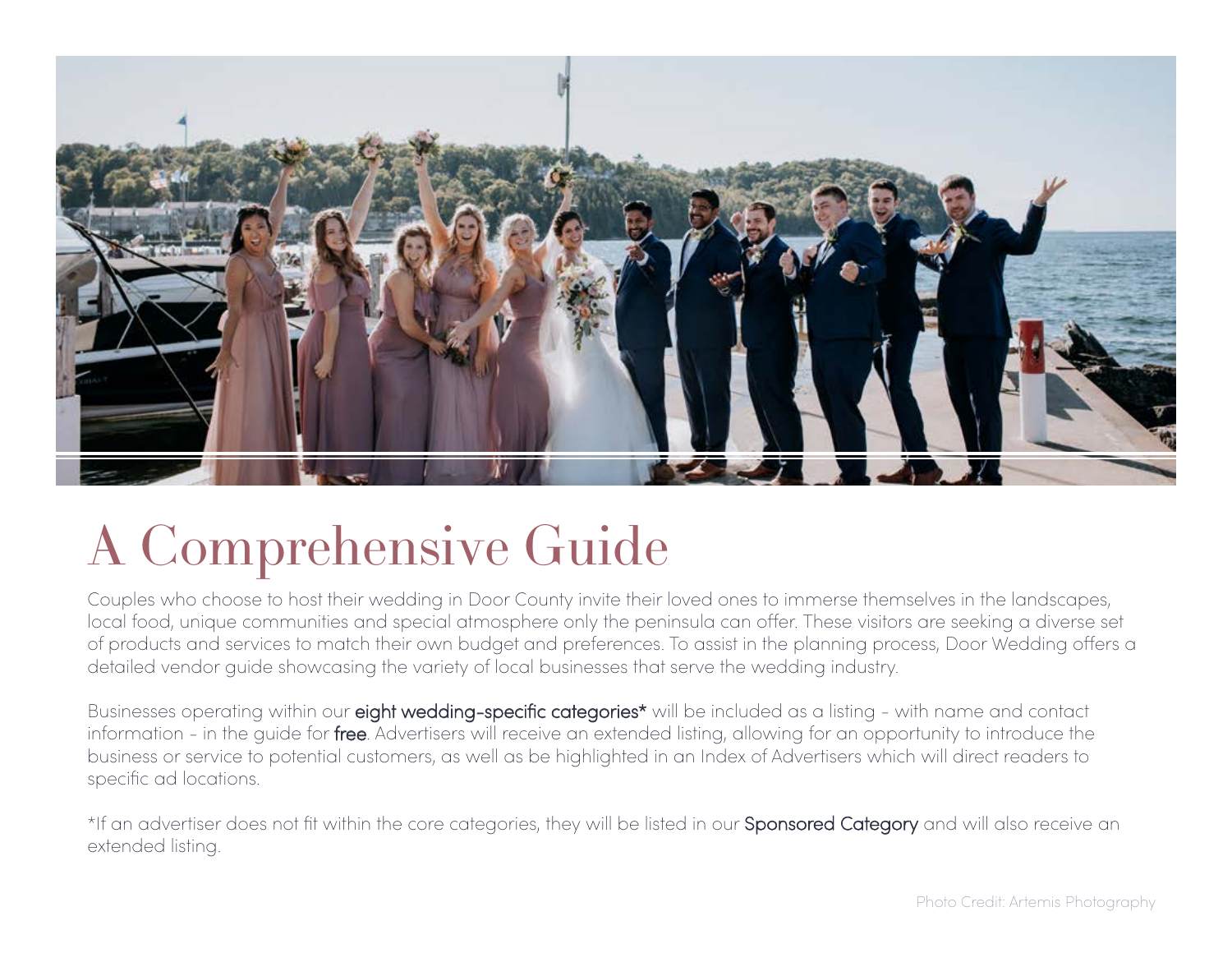# The Vendor Guide

## Core Categories:

**Catering** Ceremony & Reception Venues Florists Photographers Spa / Salon / Makeup Artists Tent Rentals **Transportation** Wedding Planners / Coordinators

### Sample Sponsored Categories:

\*not limited to

Bakery Bridal Party Activities / Excursions Gifts & Favors Honeymoon Packages Jeweler Musicians / DJ's / Emcees **Officiants** 



Photo Credit: Colleen Bies and Victoria Danielle Photography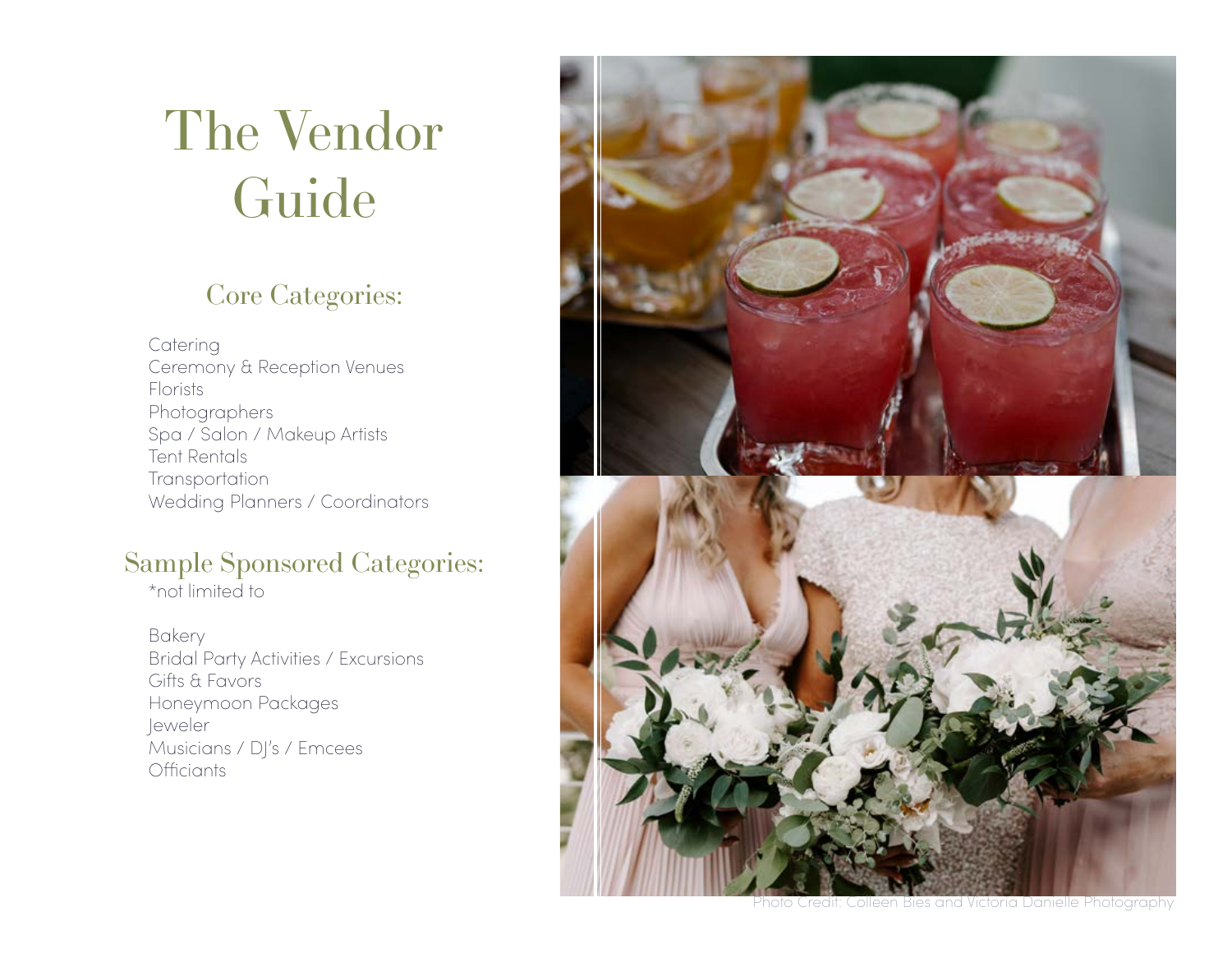# The Details

#### *Circulation & Distribution*

Door Wedding will have a minimum of 10,000 copy circulation for the 2021 annual. The free publication will be distributed across the county in targeted locations based on feedback from the 2020 distribution. The magazine will also be available via mail for a small fee to cover shipping and handling costs.

The 2021 magazine will again feature two different covers to adapt to the seasonality of the county and target brides who are planning for different times of the year. The Spring / Summer cover will be on stands in April 2021 with the Fall / Winter cover distributing just before Labor Day.

#### *An Online Presence*

The 2020 issue will be made available via a digital copy online in spring 2021, and the 2021 issue will be made available online in spring 2022. Door Wedding also has created a presence on Facebook and Instagram.



Photo Credit from left: Victoria Danielle Photography, Katie Ricard Photography, Artemisl Photography, Katie Ricard Photography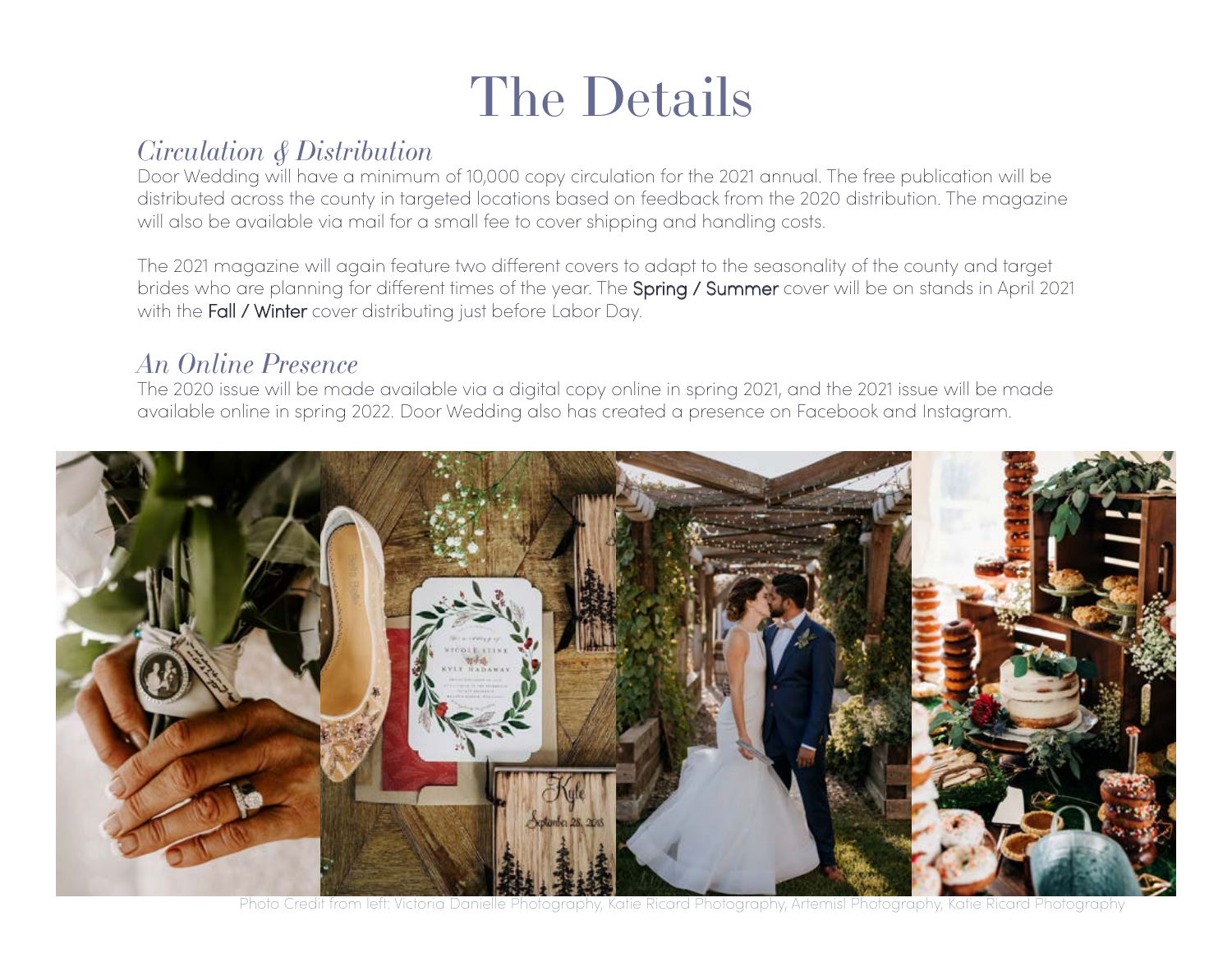

# Placements & Pricing

All advertisers receive an expanded listing

*Quarter Page · \$395*

3.375"w x 4.875"h or 7"w x 2.375"h

*Half Page · \$695*

3.375"w x 10"h or 7"w x 4.875"h

### *Full Page · \$1,250*

 Bleed 8.625"w x 11"h, live area 7" x 10" Trim size 8.375" x 10.75"

### *Premium Spot · please inquire*

 Back Cover, Inside Front Cover, Inside Back Cover, Two Page Spreads

 \*Back Cover includes one creative change for Fall edition

Photo Credit: Katie Ricard Photography